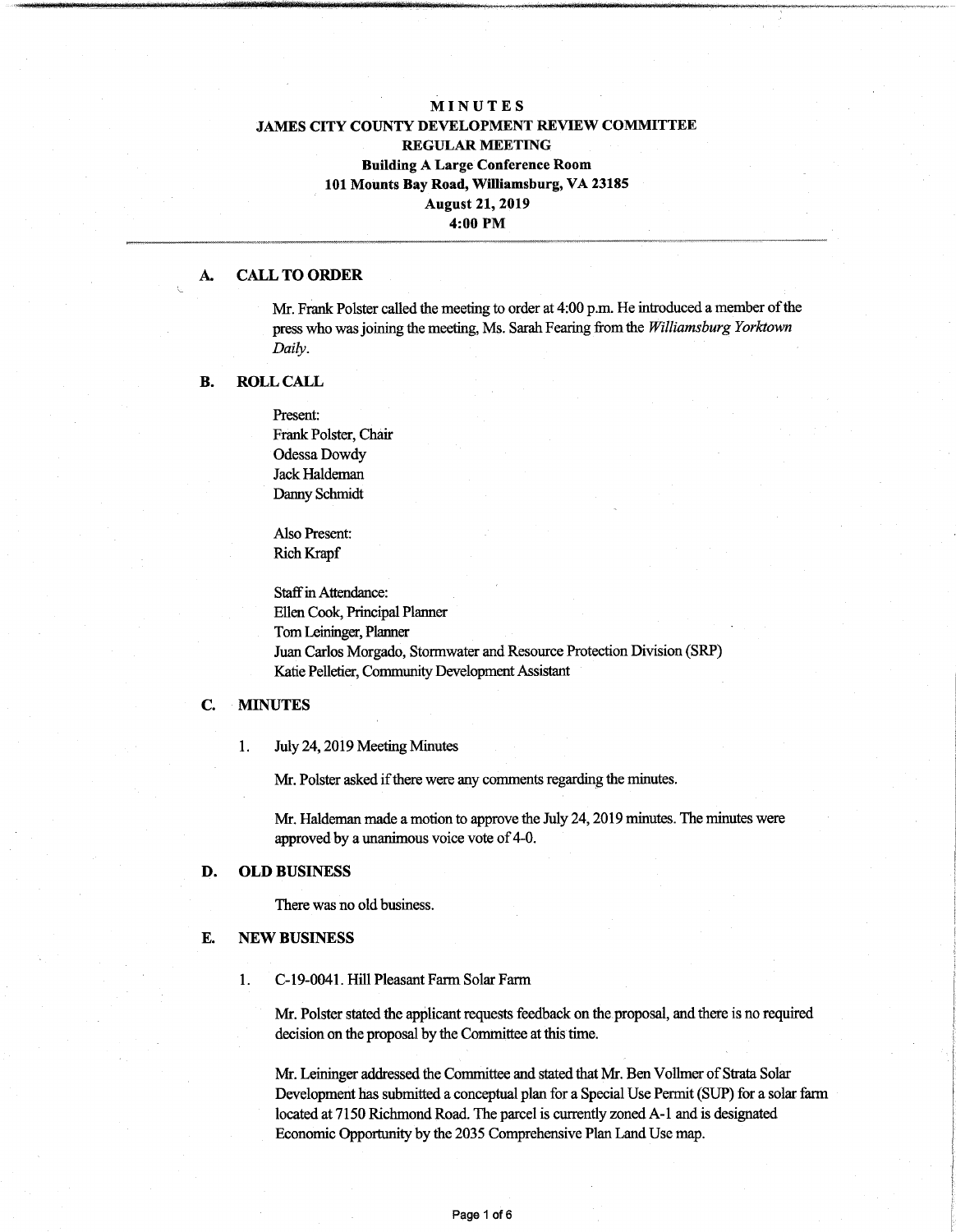Mr. Leininger stated that, in addition to the SUP requirement for a solar farm, a portion ofthe parcel would need to be removed fromthe Hill Pleasant FarmAgricultural and Forestal District (AFD). He said the AFD Advisory Committee met on July 25,2019 and recommended approval to the Planning Commission and Board of Supervisors for the removal of 192.76 acres from the AFD.

Mr. Leininger said the solar farm proposal is located on approximately 193 of the 391.30 parcel acres and would take access from Rochambeau Drive. He also noted the Comprehensive Plan does not specifically identify solar farms as a compatible use for the Economic Opportunity (EO) area. Mr. Leininger said the proposal would have a lease with the property owner, and this use might serve as a transitional land use until market forces determine amore intense economic use.

Mr. Leininger stated the applicant requested this item be placed on the Development Review Committee (DRC) agenda in order to discussthe project and seek input and questions from the DRC members. He said no action by the DRC is required at this time.

Mr. Polster asked if the Committee had any questions for the applicant.

Mr. Schmidt asked whether the property was located inside or outside the Primary Service Area (PSA).

Mr. Leininger answered the parcel is located just outside the PSA.

Mr. Haldeman spoke about the Comprehensive Plan language, recalling that it calls for the EO area to be master planned, after which it could be brought in to the PSA.

Mr. Krapf confirmed it would then be included in the PSA.

Mr. Polster then asked the applicant for their presentation.

Mr. Adam Pratt from the law firm of Kaufman & Canoles, PC stated he and his colleague, Mr. Greg Davis, representtheir client Strata Solar. Mr. Pratt said with a pending SUP application they thought it prudent to hear any questions or concerns the Committee may have in order to prepare for any questions while the project is under review by the Planning Commission.

Mr. Pratt gave the Committee some background information on the property, stating it is owned by Hill Pleasant Farm, Inc. Mr. Pratt said its President, Mr. Don Hunt, has not farmed the property since he retired about 10 years ago. Mr. Pratt said Mr. Hunt rents out a small house on the property as well as some hunting rights, which generates a modest income to cover the property taxes. Mr. Pratt said Mr. Hunt has been unable to find a buyer for the property because of the general lack of development in the area related to the extension of Mooretown Road.

Mr. Pratt explained Mr. Hunt has entered into a lease with Strata Solar to develop a solar farm on a portion of the property. He stated the solar farm would generate some productivity on the property while also serving as a holding use, using the property while the surrounding area develops and more business and economic opportunity comes into the area. Mr. Pratt said the lease has a development term of four years, with the option to go to six years, and a one-year construction term. He said the initial operations term of 30 years has two 5-year extension options. Mr. Pratt said the total term of the lease would be between 35-45 years.

Mr. Pratt noted the benefits of the project to the County and surrounding area. He said it would not only serve as a holding use but also attractmore businessto the areawith the provision of and an access to green energy. Mr. Pratt said the project construction's use of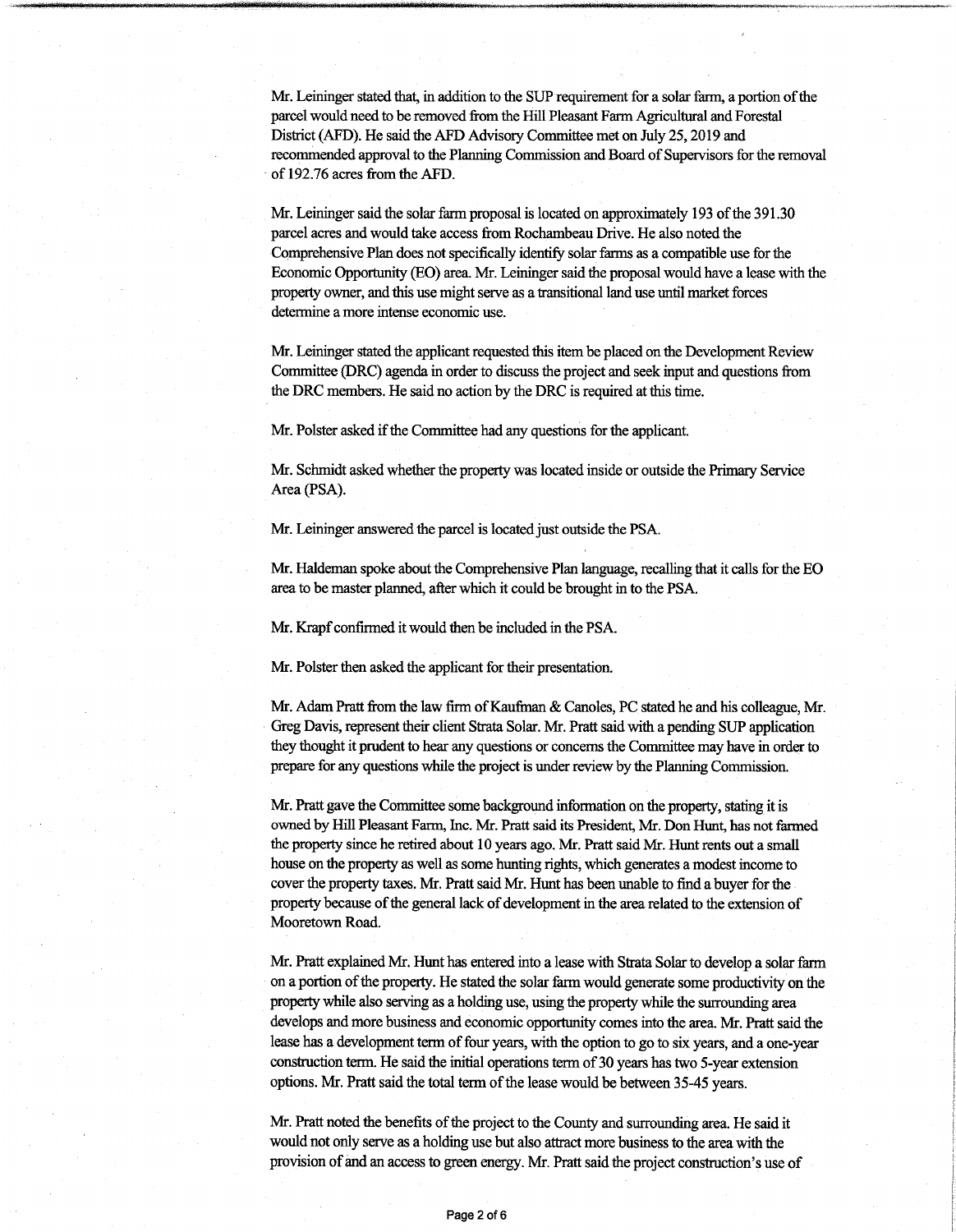local contractors to build the facility would likely create jobs to staff the project. He also stated the project would have practically no traffic impact, with the facility requiring low manpower and only one or two trips per month to maintain.

Mr. Pratt stated Strata Solar is willing to commit to the construction of a vegetative buffer of approximately 50 feet to aid the aesthetics of the project. Regarding the topography of the parcel, he noted the CSX Railroad runs adjacent to Richmond Road on a hill and would act as a visibility shield forthe arrays along RichmondRoad.

Mr. Pratt said the development of a solar array also allows flexibility to aid the biodiversity of the area through the development of so-called pollinator habitats, a common feature of solar arrays. He explained that within the footprint of the facility they would plant regional plants native to the area which would attract pollinators such as birds and bees.

Lastly, Mr. Pratt stated the project would not have any negative fiscal impacts as with a residential development. He said they feel the project is a net benefit not only for the property owner and applicant but also for the County and surrounding area.

Mr. Pratt then introduced Mr. Ben Vollmer, Development Manager for Strata Solar, and Mr. Joe Davis, Civil Engineer forthe project, to assistin answering questions or addressing concerns from the Committee.

Mr. Haldeman asked about the terms of the lease and whether there was an exit clause or possibility for buyout, potentially allowing a more profitable or intensive use of the property.

Mr. Vollmer answered those options would not be available to the landowner. He stated there are options for the tenant, the owner of the solar farm, but he said their intent is to maintain the project for the duration of the operational term.

Mr. Pratt said the terms could be amended or renegotiated if both parties agreed.

Mr. Haldeman asked if the contract included an agreement to return the property to its current condition at the end of the lease.

Mr. Vollmer replied they would decommission and return the property to approximately the same condition with fewer trees. He said the nature of a solar farm easily allows for this process, as racks then panels are mounted to posts driven into the ground and wiring is buried in some locations.

Mr. Polster asked if the decommissioning process and associated costs were detailed contractually in the lease.

Mr. Vollmer stated this was included in the lease.

Mr. Haldeman asked if the 50-foot buffer would go around the other three sides of the project, not just along Richmond Road.

Mr. Vollmer told the Committee they would plant the buffer on the south and east sides and use the existing vegetative buffer to screen the project on the other sides.

Mr. Schmidt asked what would happen if Strata Solar as a company goes out of business in the future.

Mr. Vollmer replied this is a common concern so they often provide projects an estimate from an independent engineer of the salvage value of the equipment on site. He said in each instance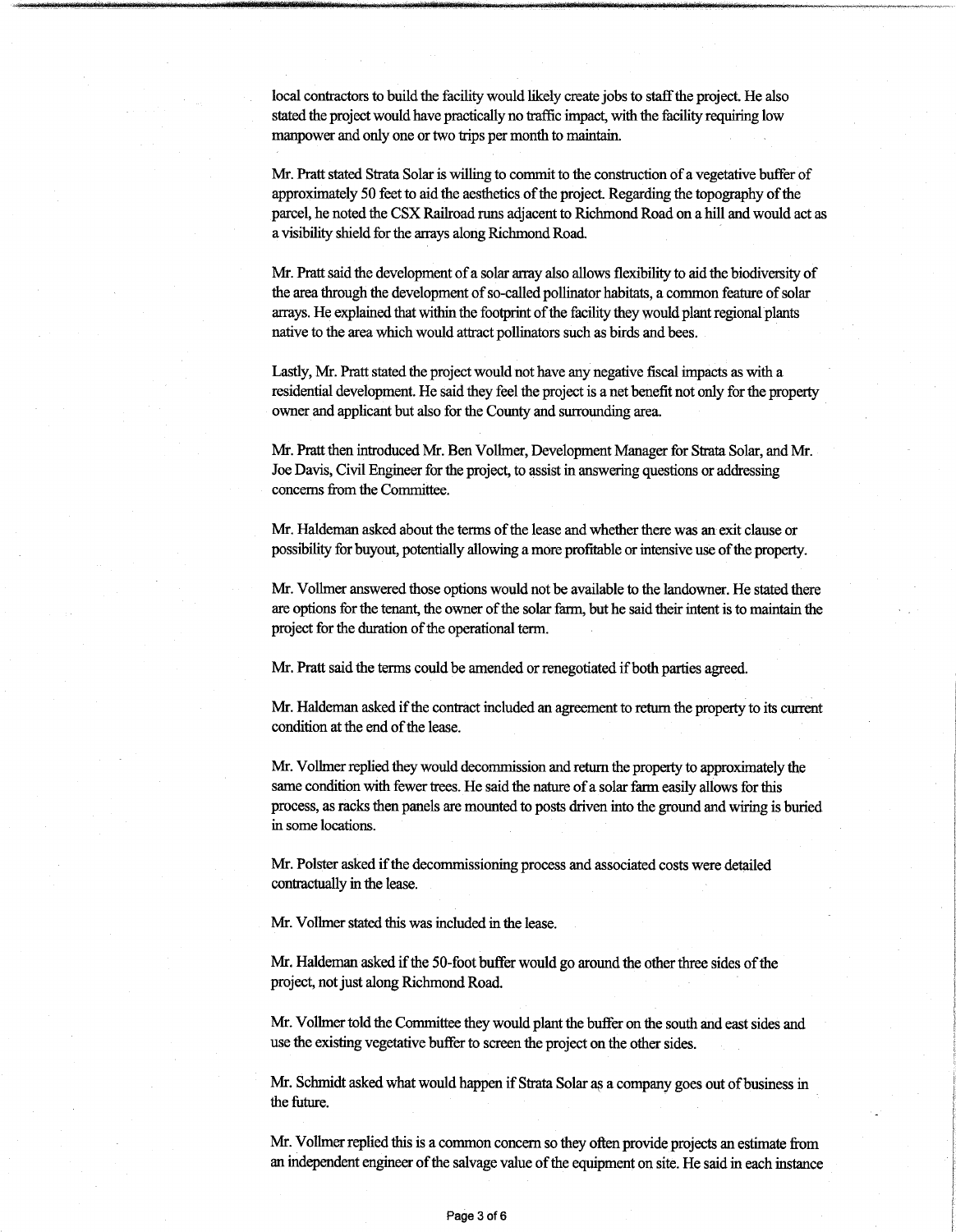the salvage value greatly exceeds die cost ofremoving the equipment, since steel and copper wiring have a high value in the recycle market.

Ms. Dowdy asked how long the project construction would take.

**\*«w**

Mr. Vollmer stated it depends on the site but takes roughly one year. He said this site would need some clearing of trees which would take longer than a purely agricultural field.

Mr. Morgado noted half of the property is wooded and half is farmland. He asked if regrading would be necessary for the installation.

Mr. Davis replied they do not have a survey yet, but expect some grading required in the wooded area.

Mr. Schmidt asked if their company operated solar farms off Route 17 in North Carolina.

Mr. Davis said some were likely their projects, and they also have a new project in New Kent County.

Mr. Morgado asked how their plans address stormwater management.

Mr. Davis said, rather than using level spreaders, their strategy is to use more permanent dry detention basins and reserve some conserved open space. He said they view this as better for long-term stability and their ability to close out the site at the end of the project.

Mr. Morgado asked how much of the land would be used for planting.

Mr. Davis replied it depends on the soils, but the impervious percentage is usually very low, around 4%, with only the impact of roads and posts. He said the ground beneath the panels is still available for infiltration, similar to a deck.

Mr. Haldeman noted the Norge Solar Farm application had five pages of conditions.

Mr. Leininger stated he did present the conditions to the applicant. He said the majority of the conditions willlikely carry over, except some pertaining to traffic in neighborhoods which would not apply given the access to Rochambeau Drive.

Mr. Polster stated that Planning Commissioner Mr. Krapf circulated an article about pollinators.

Mr. Polster said he has asked staff to look at not only the nutrient but also the pollination piece as an agricultural Best Management Practice (BMP) and make it a requirement for the SUP.

Mr. Davis stated they have pollinators on their Suffolk project, butthe location was ambiguous in the permit. He said the problem can be the front-end expense to plant pollinators which may not withstand the construction phase. He also pointed out the requirement to return the property to its original condition atthe end ofthe project. Mr. Davis suggested a solution for long-term stability and success may be to plant pollinators within the lease area but outside the fence.

Mr. Polster acknowledged the pollinator studies may not fully apply and questions about execution remain, but he believes the pollinator condition makes sense. He asked them to consider the agricultural BMP idea and work with the SRP Division on the design.

Mr. Polster then asked the applicant and staff about the drawing of the plan, to distinguish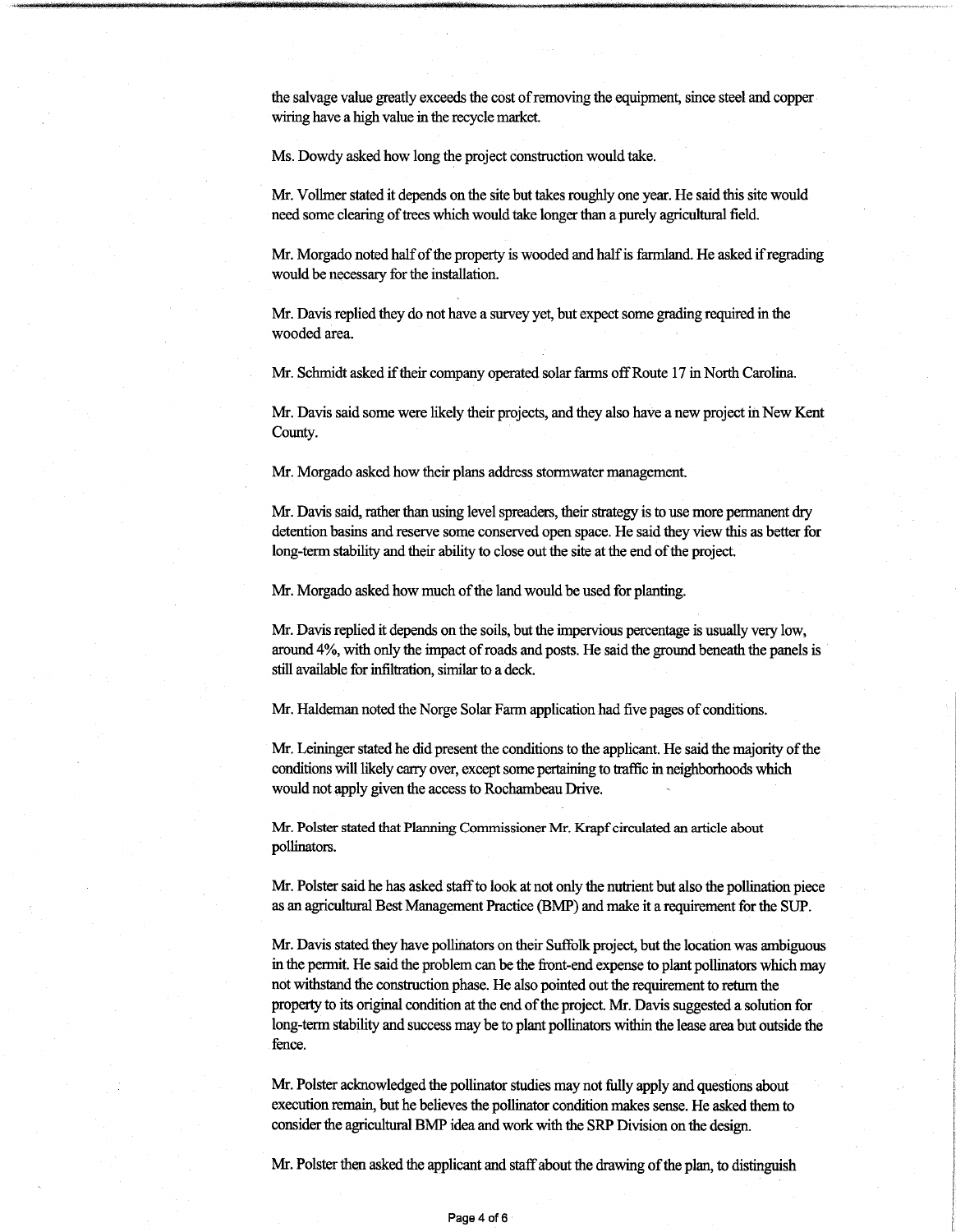between the property lines, remaining AFD land, and project area, and role ofthe Resource Protection Area (RPA) around that area. He asked them what is being protected, and what is the acreage and location of the 100-foot buffer area.

Mr. Vollmer stated the site plan displayed was slightly outdated after their recent meeting with their environmental consultants, whose report delineated the streams on site and mapped the buffer. He stated a surveyor will follow.

Mr. Leininger traced the property lines on the displayed plan for the Committee.

Mr. Polster asked what is the acreage in the RPA.

Mr. Vollmer stated they could provide that information once the survey is complete.

Mr. Polster said that will be useful information to know and helpful in understanding why or to whose benefit it would be if the approximately 198 acres of the property will remain in the AFD. Mr. Polster said he has also asked stafffor the AFD property tax rates before the case goes before the Planning Commission.

Mr. Vollmer said after the survey is done they can provide exact measurements in acreage.

Mr. Polster said he is interested to know how much of the remaining AFD land is not in the RPA.

Mr. Schmidt asked about the plantings around the solar farm project site and other potential uses on the property such as grazing or agricultural cultivation of some kind under the panels. He asked ifthe lease will allow the property ownerto utilize the land for anything else besides solar.

Mr. Vollmer replied that property owners do not have permission to enter the premises for liability reasons. He said they are exploring the option of grazing, but this is a new concept.

Mr. Schmidt asked about the profile and appearance of the security fences.

Mr. Davis replied Virginia requires a total height of eight feet, which he said usually equates to seven feet of chain link fence and one foot of barbed wire at the top. He said a height of six feet with barbed wire is the National Electrical Code requirement.

Mr. Schmidt said he envisions the buffer would block that from view.

Ms. Dowdy asked if the fencing would be visible from Rochambeau Drive.

Mr. Davis replied the fencing would probably not be visible, based on the topography and trees.

Mr. Schmidt commented his home now uses solar energy and finds the benefits remarkable. He asked how many homes could be served by the proposed project's approximately 20 megawatts of power.

Mr. Vollmer replied this is yet to be determined.

Mr. Schmidt asked if there is current infrastructure to support and harness the energy from the solar farm.

Mr. Davis replied the power would connect to and be distributed from the nearest existing